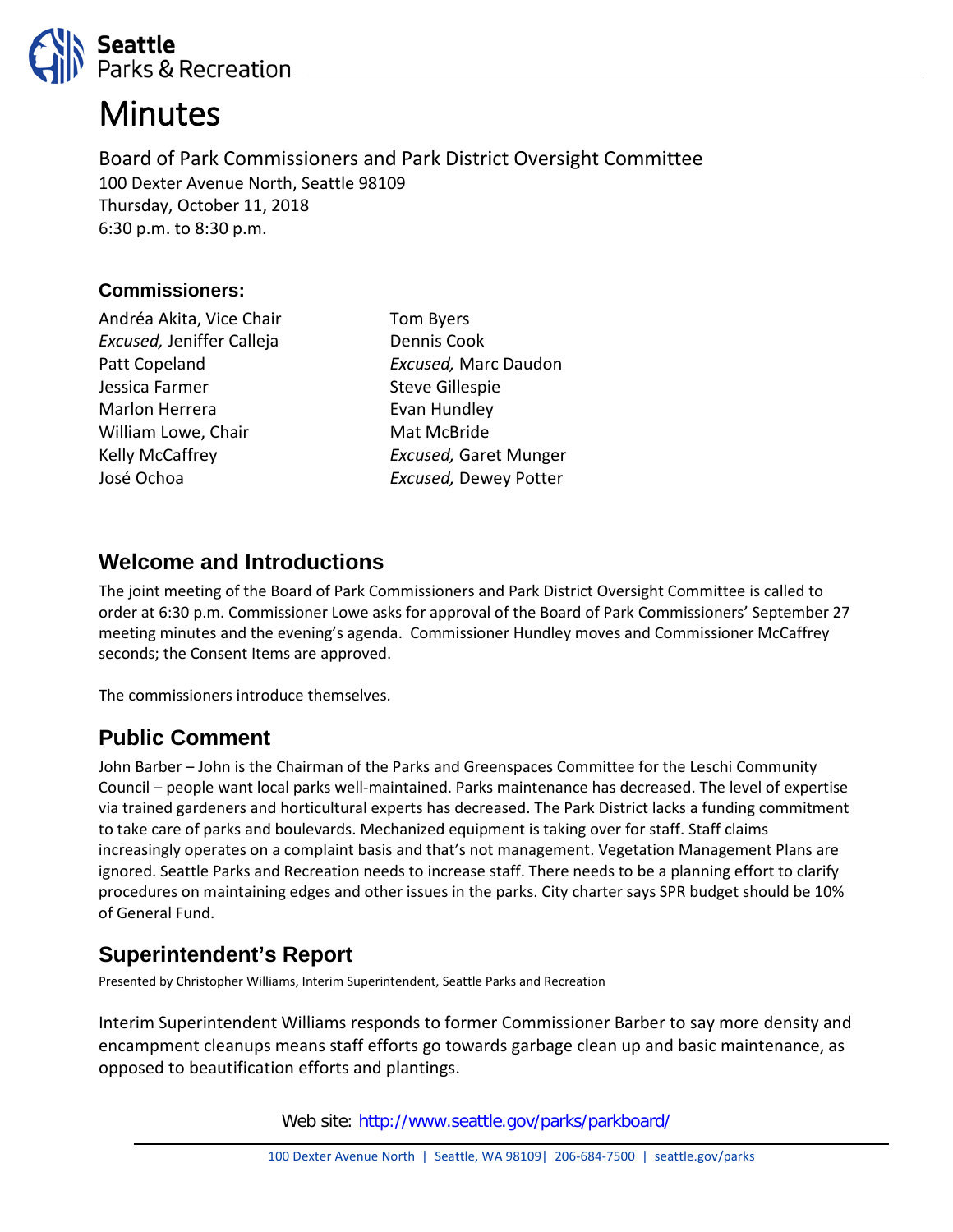National Recognition – Two SPR employees were recognized by the National Recreation and Parks Association for the work they do.

Lakema Bell was recognized for her innovation for the Get Moving program and Big Day of Play.

Invite Lakema to come to board and show her metrics.

Cindy Sandino-Chang recognized as a young professional.

Seattle Management Association awards – two SPR programs/staff were awarded Seattle Management Association Awards.

- Foundations of Change Race and Gender equity training for all staff
- Day-long summer schools Daisy Catague and Lori Chisolm for their programs.

Women of the World Swim – This is a program that takes place at Rainier Beach Community Center - responding to the needs of Muslim women who do not swim with men. The program has been hugely successful. A male person has filed a claim with the Office of Civil Rights, threatening to sue. SPR feels strongly this program should continue.

Detroit City Park Alliance – The City Park Alliance is an organization dedicated to vibrant urban parks. They recently held their annual conference in Detroit. It was a fascinating place with blocks of boarded up houses and then one house with lights on. Detroit has a \$9 million budget for their parks and recreation system. Conversely, SPR has \$252 million budget. They mow their parks three times a year. Deputy Superintendent Williams shares the trends highlighted during the Board meeting:

- Programmed urban parks are more heavily used.
- Partnerships are the wave of the future this is the salvation of many park and recreation agencies.
- Walking loop trails enhance public use in urban and neighborhood parks
- Marketing/outreach and banners draw 44% more users into park settings

City Parks Alliance hosts the Greater Greener Conference and in 2023 they will be coming to Seattle.

Budget - The Mayor gave her budget speech and talked about creating more efficiencies in local government and becoming leaner. She spoke about prioritizing more Fire/SPD officers, and increased funding for human services.

Interim Superintendent Williams reviews the budget changes.

- South Park Community Center: Expanded hours to include Sunday.
- Added scholarships from Sweetened Beverage Tax Fund;
- Fee increases which will go towards more scholarships for swim lessons.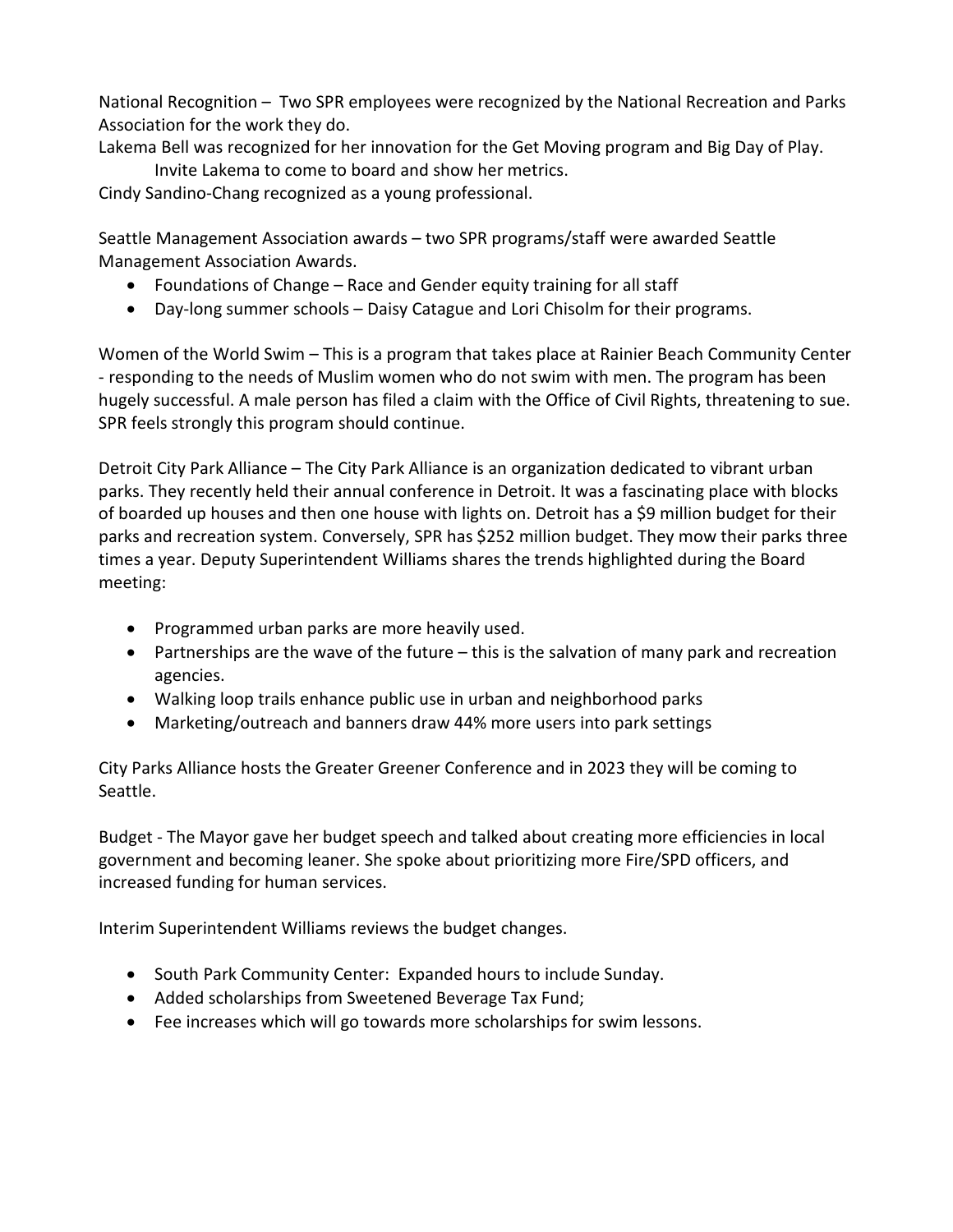- SPR cut 11 vacant positions
- Hiring fewer consultants cut \$200,000
- Shifted tree crew/Green Seattle Partnership to Park District
- Lake City Community Center Evaluate rebuild of community center for affordable housing on top, which would cost approximately \$25 million
- \$1million for predesign Green Lake Community Center 2020
- Relocating staff from RDA to  $6<sup>th</sup>$  and Wall.
- Closing Belltown Community Center because the lease is ending, and it is the most underutilized. SPR will work to create a community center that serves South Lake Union and Belltown using 100 Dexter.
- Focusing SPR staff volunteer support efforts to support communities and neighborhood park volunteers.
- Real Estate Excise Tax In the 2019 Budget, SPR received \$17 million in addition to the \$10 million received in lieu of General Fund support. SPR received \$40 million in REET in 2018 – SAAM got \$5 million and \$10 million went to the Waterfront Plan. REET typically goes towards maintenance items.

Some positions will be funded by the Park District, these positions are consistent with Park District initiatives.

Three positions at Magnuson Community Center were cut in the Mayor's proposed budget. Last year, Councilmember Rob Johnson added one-time funding for the Magnuson Park Community Center. They are not included in this budget. Councilmember Johnson is aware of this. The Board received a letter from former Commissioner Diana Kincaid, and Chair of the Magnuson Community Center Advisory Council, talking about funding the three positions. Selena Elmer, Central Budget Office Analyst, says that the policy is to cut all funding from the fund balance with the hope Councilmembers seek a stable funding source.

Interim Superintendent Williams says that, in a way, the Park District is over-performing from the standpoint that last time SPR took this level of deduction – 203 people lost their jobs. The Park District protects basic operating expenses of the department from ebbs and flows of the city budget. SPR didn't lose any operating or capital but lost some flexibility.

When the Park District was adopted, the InterLocal Agreement (ILA) specified a level of General Fund support of \$89 million plus inflation. The city has stayed true to this and the level of General Fund contribution rose to \$115-\$116 million. The Mayor's proposed 2019 budget is rightsizing the commitment to the floor. The Commissioners want to make sure the floor doesn't become the ceiling. SPR committed Park District funds to a spending plan and specific investment initiatives.

Staff time is used for encampment cleanup. The commissioners are curious about what is not being done because staff are busy with encampment cleanups. Interim Superintendent Williams says the maintenance decrease is exacerbated by the 80,000 new people who live here and enjoy the parks.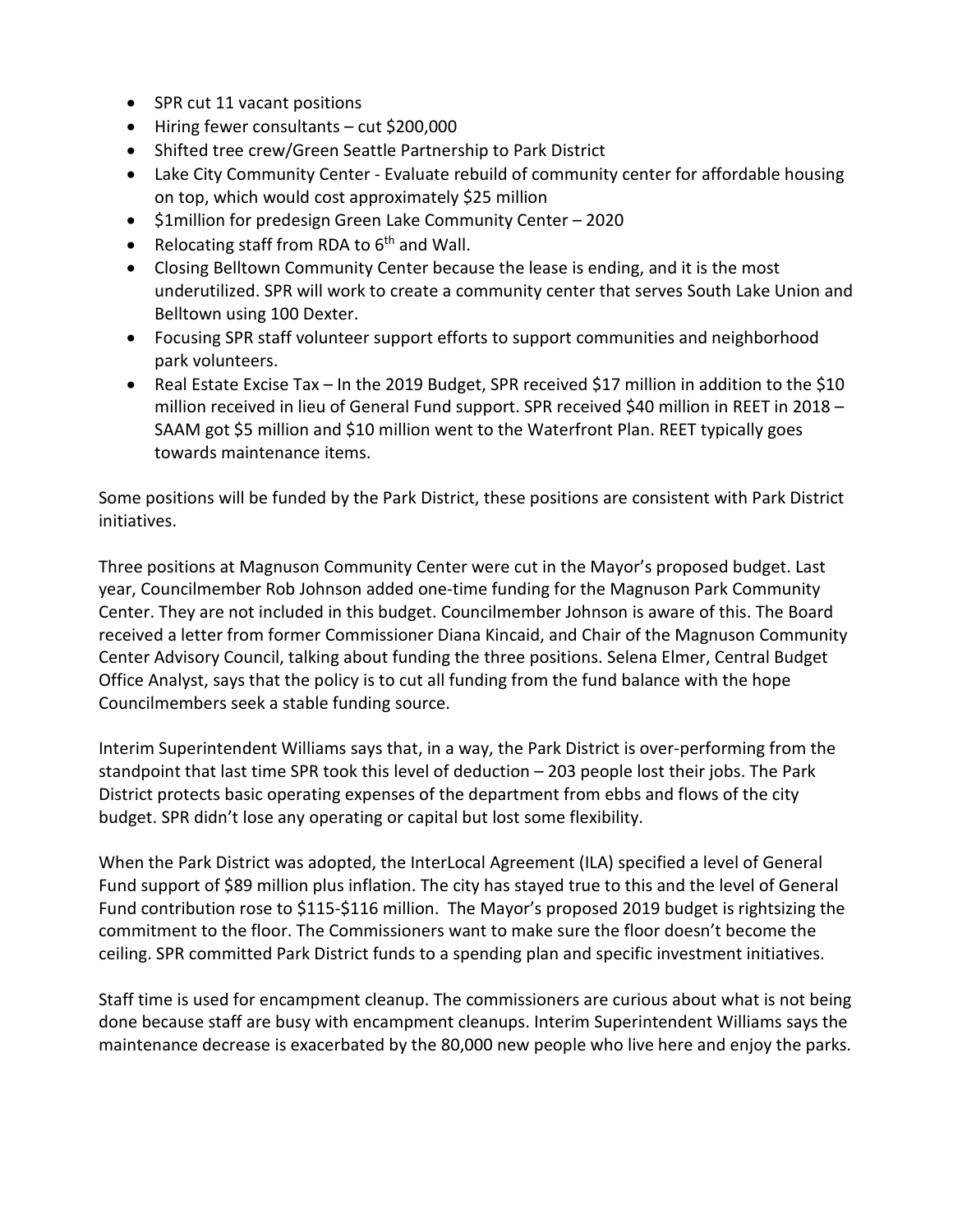Park District fund v. General Fund – SPR will continue to look for ways to get leaner. Staff will look for efficiencies. Think creatively about how to leverage Park District Funding on capital projects, perhaps by using partnerships to leverage how far funding goes.

#### **Discussion: Mayor's Proposed Budget**

Presented by Ben Noble, Budget Director, City Budget Office

Ben Noble, City Budget Office introduces himself to the boards. He will talk about the Mayor's proposed budget that encompasses 2019 and 2020. The City Council will adopt the 2019 budget and endorse the 2020 budget. The City is facing financial challenges and Ben reviews the funding environment.

In 2018, the city is spending \$85 million on homelessness, but \$15 million was a one-time source. There is a commitment from elected officials to continue this funding and inflation pressures which are increasing. The City is also settling a contract with the Police Officers Guild, which is a considerable sum.

Mayor pushed hard to increase efficiency: 150 positions cut throughout the city; discretionary spending on consultant budgets; and, the city had been over-allocating on fuel which will save money.

Sweetened Beverage Tax is helping to fund food banks and food programs. Starting in 2019, there will be an Airbnb tax which will be allocated to equitable development and affordable housing.

Ben reviews the General Fund realignment from the proposed budget. Park District is primarily used to fund major maintenance and REET funding is limited to capital projects.

The proposed budget reduces \$10 million in General Fund; uses \$10 million Park District money but replaces that with REET. The commissioners ask if that is sustainable. Ben says REET is a growing revenue stream but admits it can be volatile. He emphasizes that the city does not have many other commitments for REET beyond SPR and therefore can continue to support the department with REET funding in coming years.

The Park District funds being used are consistent with its' investment initiatives.

The General Fund commitment increases over time. There is a drop in General Fund support in 2019, but the city is negotiating with unions and those wage increases are not reflected in the proposed budget yet.

#### **2019-2020 capital investments**

Ben shows a table that shows where the City is making key investments in SPR capital projects; Ben reviews the list.

| <b>Description</b>                                        | 2019 Proposed<br>(Ss) | 2020 Proposed<br>(5s) |  |  |  |
|-----------------------------------------------------------|-----------------------|-----------------------|--|--|--|
| Capital Investments (New REET, beyond \$10 M realignment) |                       |                       |  |  |  |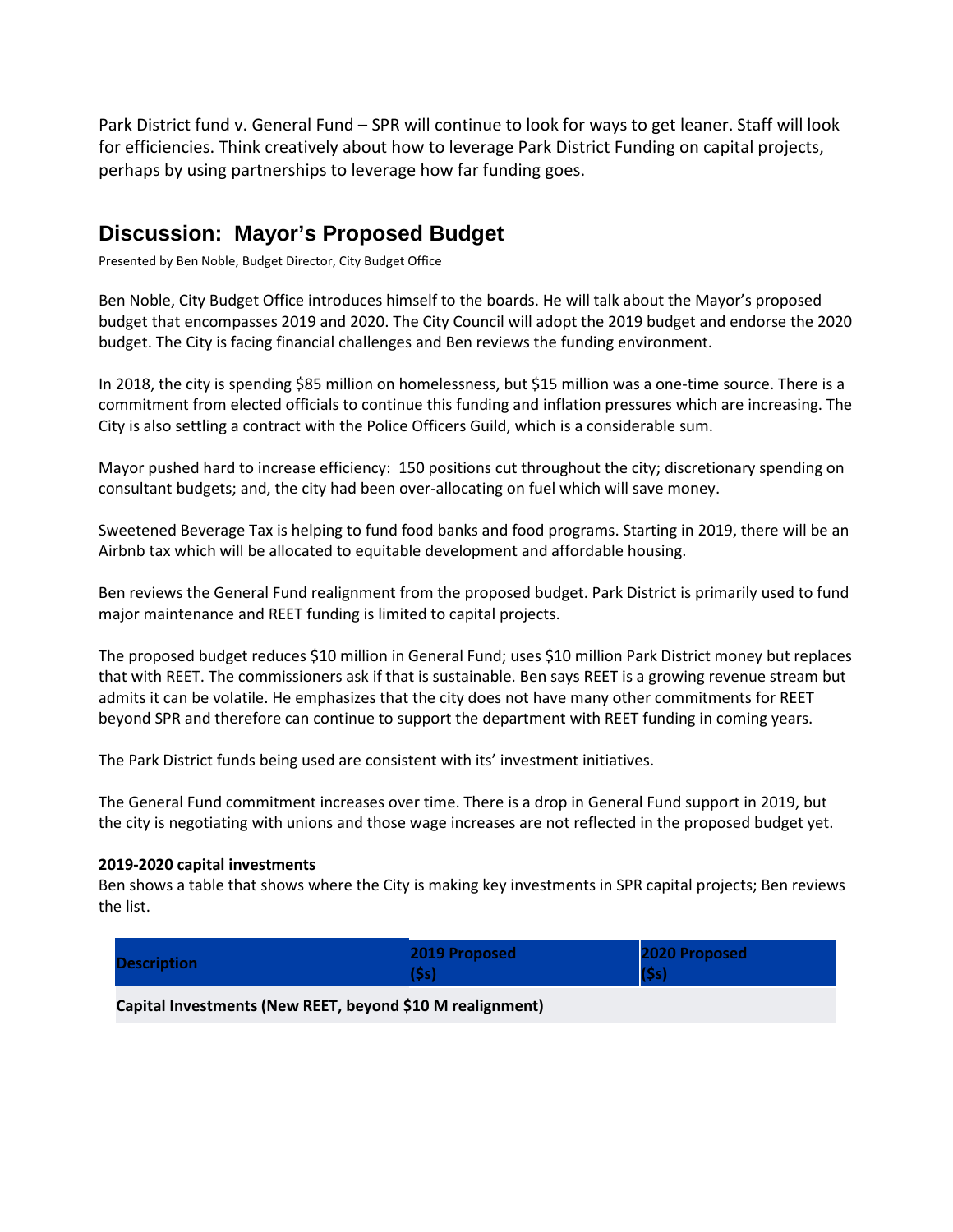| North Rainier Landbanked Site                  | S0      | \$1.3M  |
|------------------------------------------------|---------|---------|
| ADA Compliance - Parks                         | \$2.0M  | \$1.0M  |
| South Park Planning                            | \$1.8M  | \$0     |
| Bitter Lake Play Area                          | \$0     | \$1.0M  |
| <b>Yesler Crescent</b>                         | \$500K  | \$0     |
| Lake City Community Center                     | \$2.0M  | \$3.0M  |
| Green Lake Community Center                    | \$500K  | \$500K  |
| Athletic Field Replacements and<br>Conversions | \$1.1M  | \$5.1M  |
| Other REET allocations (ongoing<br>programs)   | \$21.1M | \$32.5M |
| <b>Total</b>                                   | \$29.7M | \$44.4M |

The Board wants to know how SPR can hold the city accountable to make sure they see that amount of REET and adjusted for inflation. What mechanism would be used to ensure the commitment? The Interlocal would be the most natural place for a written understanding and could be done as the department moves into the next 6-year plan, a share of the operations will be expressed in the Park District Plan.

PDOC member Copeland mentions that the head tax was to address the homeless issues and without that funding, the Budget Office has been very creative.

The Board asks what the mechanism will be to put something in the ILA formalizing the city's intent to continue supporting the department through REET funding. Ben says it is the responsibility of the Mayor's Office to propose an amendment to the ILA.

The Board appreciates the table and looks to Ben for advice on how to ensure the General Fund floor doesn't become the ceiling. His team identified risks to the budget forecast and the city is heavily driven by the tech economy, but CBO doesn't feel there is a risk SPR will lose General Fund support to that level. Ben acknowledges that Seattle Parks and Recreation is viewed in more discretionary terms than other departments. The Park District provides a cushion.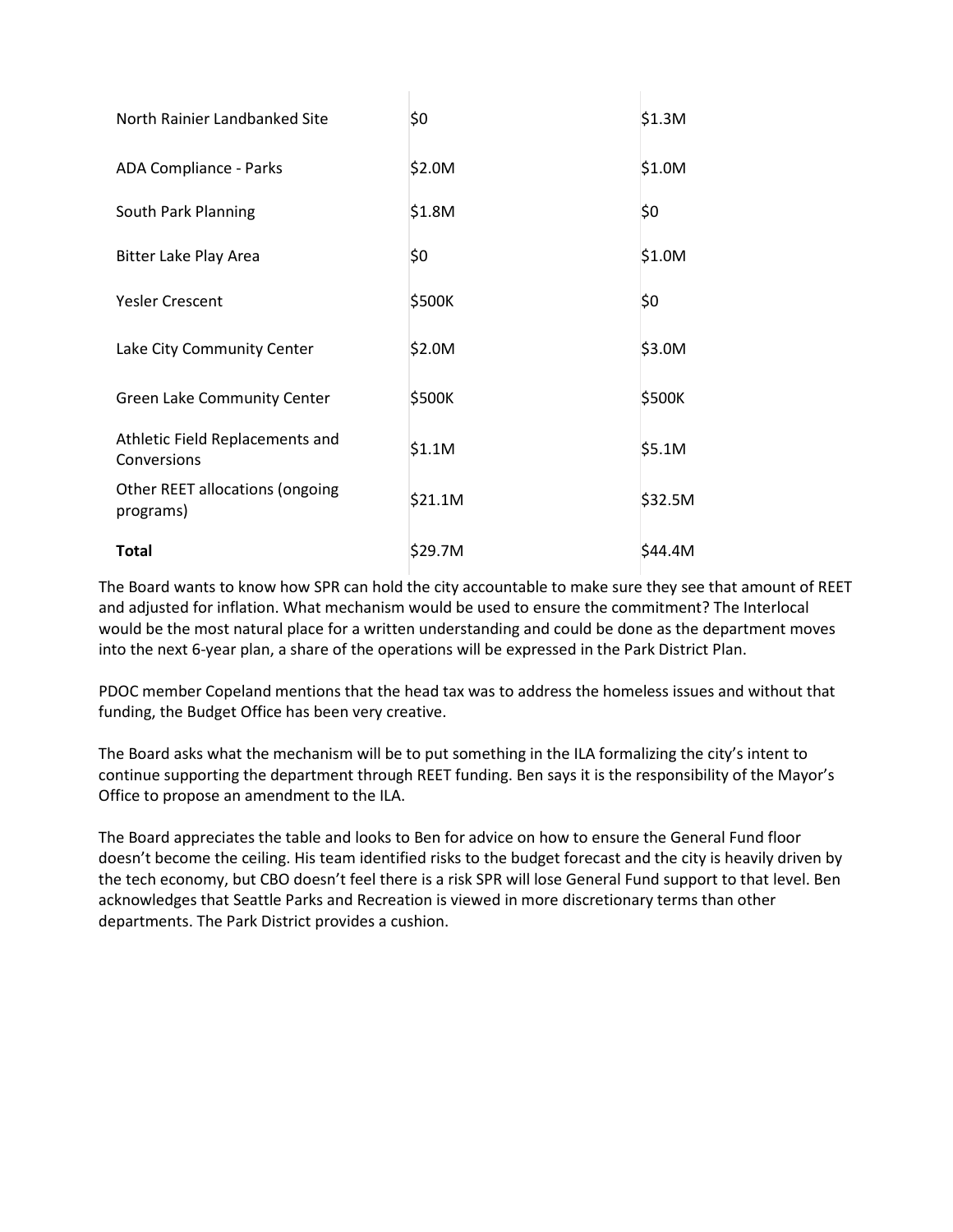| Year | <b>General Fund</b><br><b>Requirement Inflated</b><br><b>Annually with CPI</b> | <b>CPI Change</b> | <b>Parks Adopted/</b><br><b>Proposed GF Budget</b> | <b>Difference</b> |
|------|--------------------------------------------------------------------------------|-------------------|----------------------------------------------------|-------------------|
| Base |                                                                                | 1.40%             | 88,977,317                                         |                   |
| 2015 | 90,222,999                                                                     | 1.40%             | 92,852,624                                         | 2,629,625         |
| 2016 | 91,486,121                                                                     | 1.90%             | 96,498,348                                         | 5,012,227         |
| 2017 | 93,224,358                                                                     | 2.80%             | 103,265,524                                        | 10,041,166        |
| 2018 | 95,834,640                                                                     | 3.20%             | 107,162,958                                        | 11,328,318        |
| 2019 | 98,901,348                                                                     | 3.20%             | 101,531,711                                        | 2,630,363         |

Maintenance short falls, staffing stretched too thin, serving the growing population; is there any hope that General Fund will increase? Ben says the best hope for increased funding would be through increasing the Park District and it is a property tax source, which is a regressive source. He emphasizes partnerships and other sources of revenue; a model that has worked in other places.

Were proportional cuts made to other city departments? There were other cuts but cannot guarantee they were proportional.

Police and Fire are half the budget because a growing population needs increased emergency services.

The Commissioners recognize the SPR maintenance team is stressed because they are overworked, performing encampment cleanups, and know the deferred maintenance will continue to grow. The maintenance back log was the impetus for the Park District, but the department is trending backwards to less maintenance. The Commissioners are wondering whether SPR will get more money for encampment cleanups. Ben reiterates that any more funding for maintenance will need to come from the Park District.

How is REET allocated across the City? There are standing commitments:

- SPR 34% (Aquarium, waterfront plan)
- FAS 25% (fire stations debt service)
- SDOT 22% (sidewalk repair, potholes)
- Seattle Center 13%
- Homelessness 1%
- Other departments 5%

The Board ask Ben about the tax assessment rate for the Park District to ensure an appropriate level of funding. Ben replies if the City specified a specific tax rate it would have escalated a lot and questions the appropriate level of funding. This would have resulted in no predictability for the residents.

He stresses that significant accountability is needed because residents were resistant to the Park District. The tax rate could become more dynamic, but the City would need an answer from the people collectively about how to determine the amount.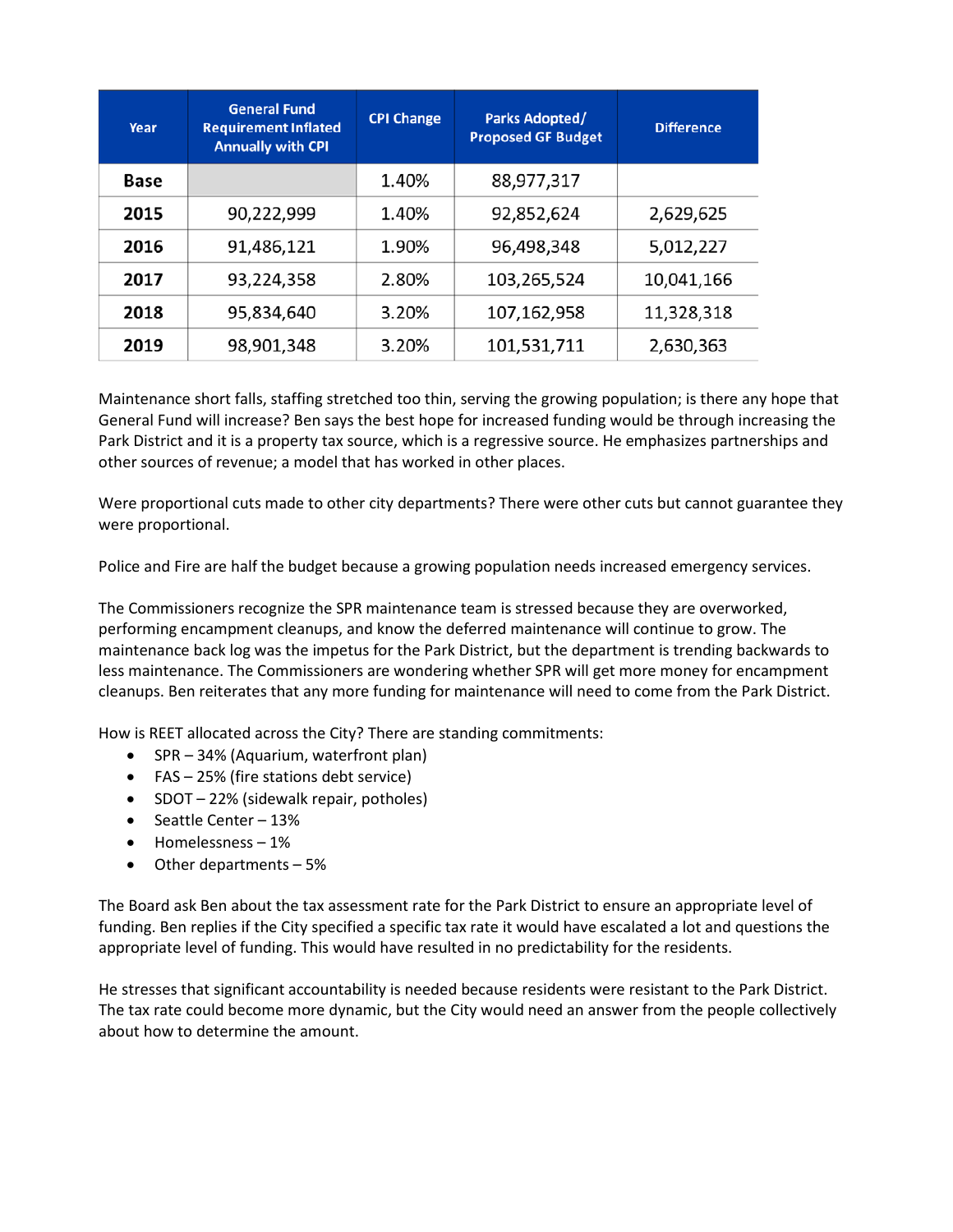The city wants to be reliable.

More people and less maintenance – what does that mean for the overall health of the parks? Interim Superintendent Williams says the maintenance standard is clean, safe parks. SPR has an ethic of environmental stewardship. Parks are going to be used heavily by the public. Staff are working on how to manage expectations, best practices, and being good environmental stewards of the department; asking questions, such as, how does SPR manage climate change in a preventative and proactive way.

The Commissioners asks Ben his recommended funding sources for community centers. He mentions that last time community center renovation came through a levy, but there are 27 community centers, and several have not been touched in 30 years. There is a potential for debt finance, but he is wary because there will always be major maintenance.

Property taxes are not a progressive source of income and there is concern in the City about voter fatigue. Levies significantly support the library system and the public-school system.

None of the departments wants to have their budget reduced; the more prosperous the residents in Seattle are, the less affordable the city becomes.

Ben says there is debate about how to address homelessness; the City has been clear it is not permissive of people living in parks.

Ben said \$10 million REET financing is as much as he was comfortable doing. There was not a magic number, but he felt \$10 million was sustainable and it freed up General Fund for other areas of the City.

What happens when the City plateaus? Revenue streams are plateauing and Ben doesn't think it will increase much. Being honest and direct with the Board, Ben says he doesn't see another income stream coming.

Commissioner Herrera points out that the "lean" management strategies involve bottom-up improvements and require instilling a culture of continuous improvements across the organization. He encourages the department to think of it in terms of a cultural shift.

Commissioner Byers says Ben has done a fabulous job. He takes issue with the rate of taxation under the Park District. He hears from Seattle residents that they want to see production. He says people are dependent on parks and openspaces because of the growing density.

Does the city have a budget for climate change and mitigation? What does that budget look like? Commissioner Ochoa suggests the City consider using part of that towards parks. Ben says there is no specific budget toward climate change. SPU and SCL are also concerned about climate change mitigation because the snow pack provides water. They are looking long-term because natural storage is disappearing. The waterline around the Duwamish is going up.

The City is trying to mitigate through Finance and Administrative Services to install charging stations for electric vehicles, not through a separate budget but working in the space. SPR would need to do the same.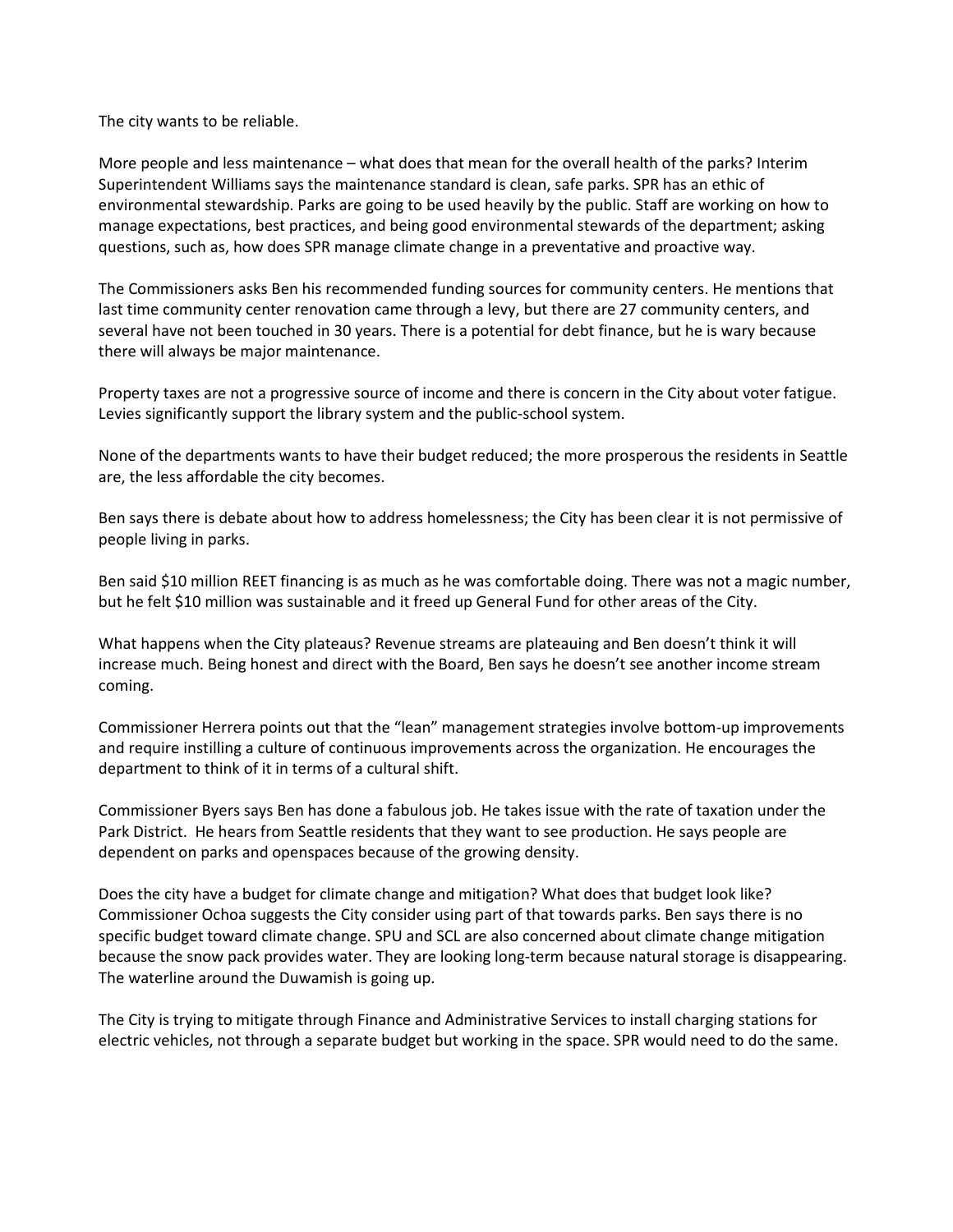PDOC member Copeland mentions that many homeless people have mental health issues and other disabilities and will require more care and different solutions. Affordability, mental health and drug use are factors, the City is working with regional partners for a strategy on homelessness.

The pressures on the City budget is much more because of a lack of federal government support and legislating some of the national policies coming out of Washington D.C.

Ben thanks the Board for their work. The Board thank Ben and invite him to return.

Interim Superintendent Williams is preparing to have a conversation with the Mayor regarding the Park District Mid-Cycle Report and will report the outcome of that conversation with the Mayor.

# **Update: Renewing Our Legacy Strategic Plan**

Kathleen Conner, Center City Parks Manager, Seattle Parks and Recreation

The City has seen an increase of 50,000 new people in the last 2 years. This strategic plan will build on what was done in the past.

Susan retired; Kevin, Libby and Fuadi Said joined the team to focus on outreach. They will use different staff on the outreach and work with the Change Team to complete the Racial Equity Toolkit.

Developing the Engagement Approach

- Prepared the initial Racial Equity Toolkit and worked with the SPR Change Team and the Office of Immigrant and Refugee Affairs.
- Use SPR Community Ambassadors, Department of Neighborhoods (DON) Community Outreach Liaisons, and Other Interpreters. Lakema created a team of SPR community ambassadors and they have been highly successful in the past and SPR will be using them for this process.
- Build on existing SPR and City relationships with communities.
- Use Tools such as DON's Neighborhood Snapshots and Office of Planning and Community Development Equity Map. Department of Neighborhoods is a wealth of resources and has community outreach liaisons for homeless and Native American contacts. They will build on existing SPR and city relationships.
- Meet with PDOC and Board of Park Commissioners.

Race and Social Equity Index – Tool to aid in identifying city planning, programming and investment priorities

Includes - Heat Map

- Race, English Language Learners and Origins
- Socioeconomic Disadvantages
- Health Disadvantages

Multi-Faceted Draft Engagement Approach Online Engagement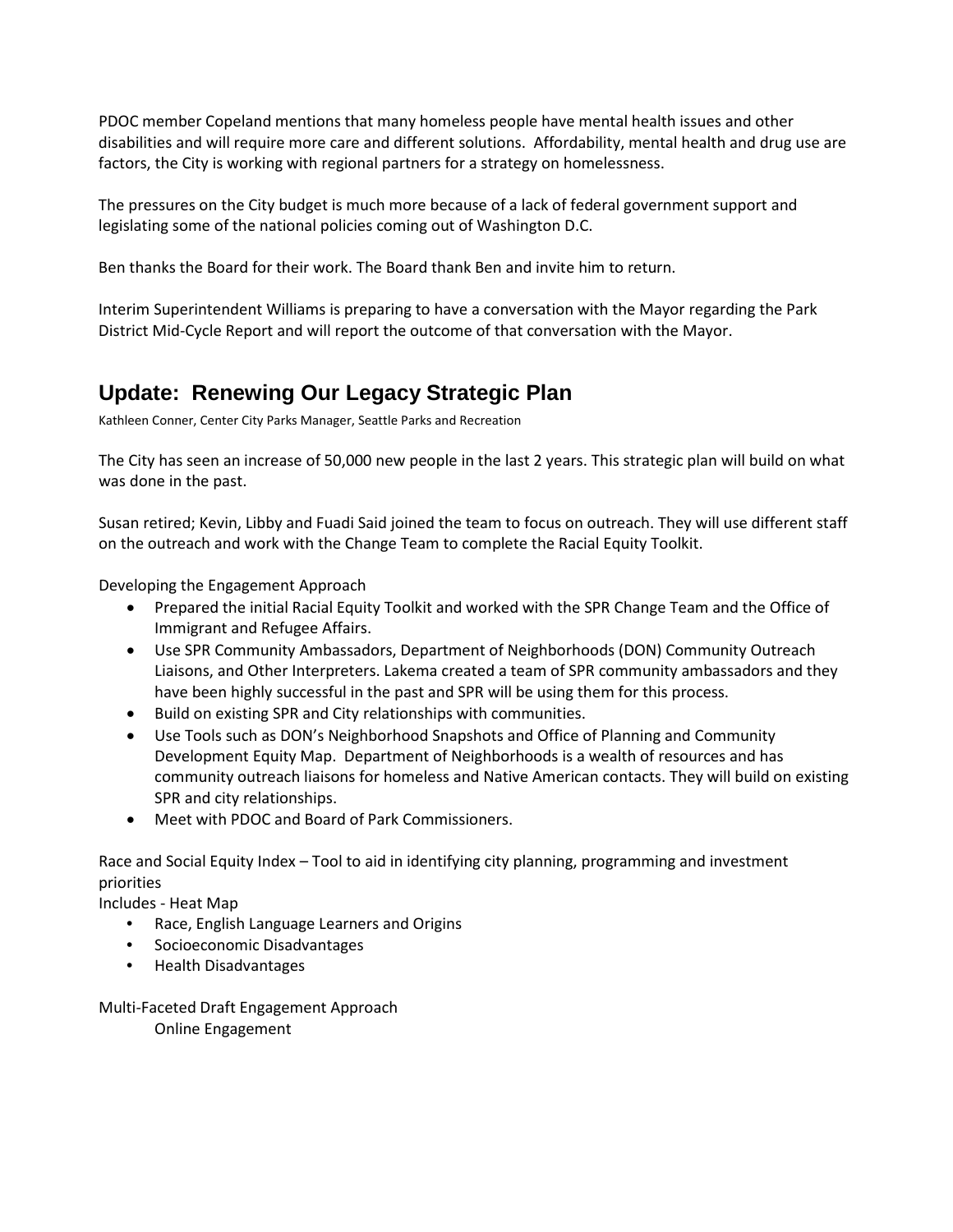- SPR Website
- Survey Monkey

Media and Social Media

- Blogs, Facebook, Twitter Town halls
- City Communications
- Neighborhood Blogs

• Seattle Channel, Podcasts, Ethnic Media

Work Closely with Community Partners

- El Centro de la Raza
- Seattle Parks Foundation
- Somali Community Services
- Lake City Future First

Everyone should have the opportunity to engage with this process.

Events, Workshops, and "In-Reach"

- Make "In-reach" presentations at existing meetings and events, including youth and young adults, special populations, and the LGBTQ community
- Set up "Pop-Up" tables at youth basketball games, farmers markets, holiday events, libraries, grocery stores, etc.
- Attend worksite meetings such as Good Will and tech companies
- Host a speaker's forum/workshop with Parks Foundation and other partners; Seattle Parks Foundation works with over 100 nonprofit organizations.

Present to City Commissions, Boards and Committees

- Immigrant and Refugee Commission
- DisAbility Commission
- Youth Commission
- Board of Park Commissioners
- Park District Oversight Committee

Develop & Administer a Statistically Valid Survey Repeat the 2017 Statistically Valid Survey

• Collect opinions on quality of life, parks usage, demands and needs, etc.

• Compare the 2017 and 2019 Surveys

Administer a Second, Non-Statistically Valid Survey

- Meet with community-based organizations, partners, and key leaders to help determine ways to survey in areas with high "Limited English Partners" (LEP) populations and in higher disadvantaged areas
- Website, hard copies of survey distributed in communities

Engagement Underway

- Four SPR Task Forces Lead Ongoing Meetings
	- o Athletic Fields